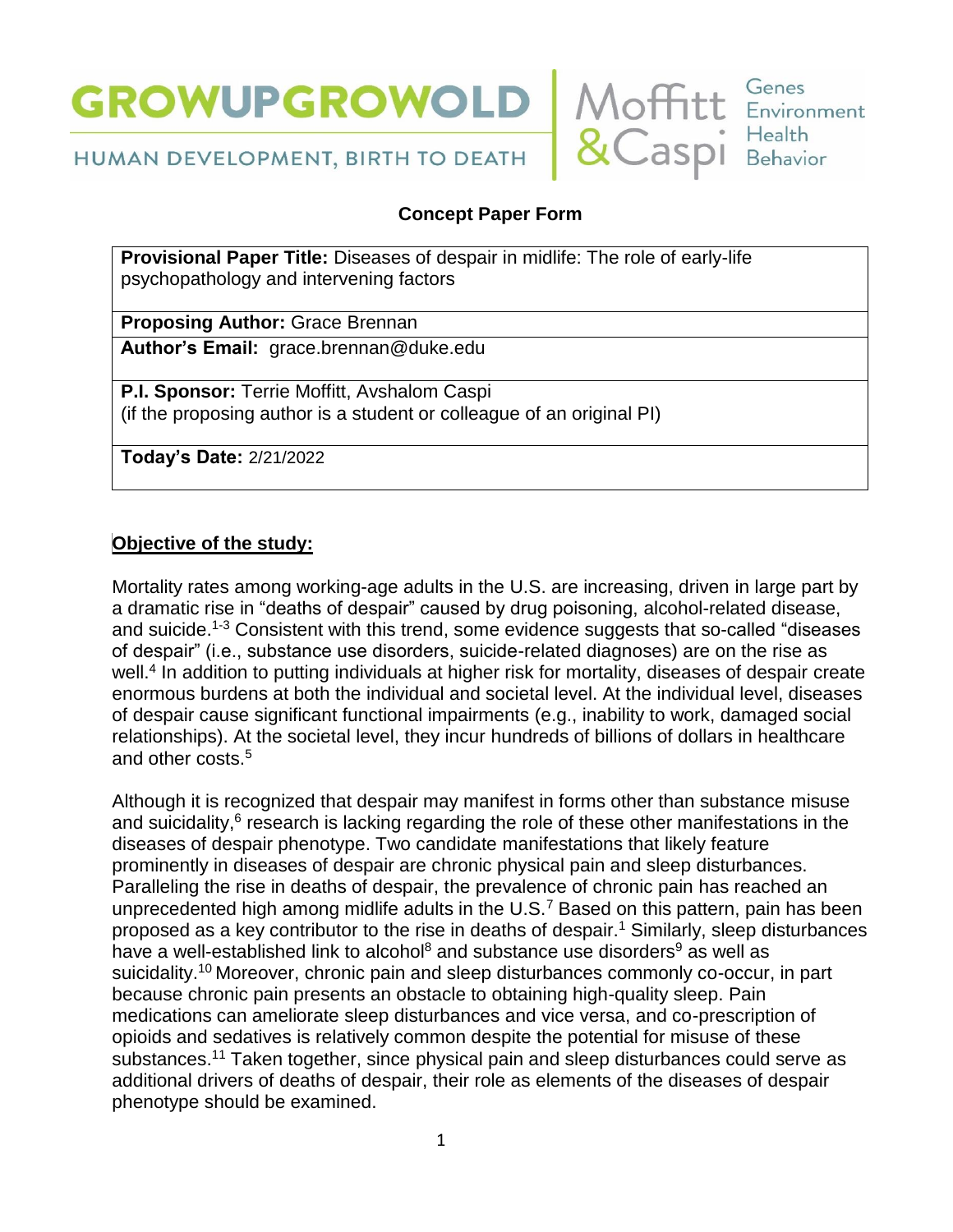An additional gap in our knowledge about diseases of despair is the individual-level factors that precede the onset of these problems. Although it is well established that early-life mental health predicts adult health and wellbeing,  $12-14$  knowledge is limited regarding the role of psychopathology in predisposing individuals to diseases of despair later in life. The only longitudinal investigation on this topic to our knowledge indicates that despair-related cognitions in young adulthood predict diseases of despair several years later.<sup>15</sup> However, no studies have examined childhood predictors of diseases of despair in midlife.

Finally, the role of work-related factors and social relationships in diseases of despair is poorly understood. Economists have proposed that the underlying cause of the rise in deaths of despair is economic stagnation and its ripple effects, which include diminished job prospects, disengagement from the labor force, social isolation, and loss of hope among segments of the population.<sup>1</sup> Moreover, working-class adults, who are disproportionally affected by diseases of despair, are more likely to have physically demanding jobs and inconsistent work schedules; it may be that these work-related factors contribute to physical pain and sleep disturbances. Although initial support for the role of these factors in diseases of despair is provided by population-level data, direct empirical support by testing longitudinal associations within individuals is lacking.<sup>6</sup> We aim to fill this gap by testing whether these factors among working-age adults predict midlife diseases of despair. More specifically, we aim to examine whether these factors mediate associations between early-life psychopathology and midlife diseases of despair. Early-life psychopathology may represent an unexplored early link in the chain of events leading toward diseases of despair, since psychopathology can curtail individuals' education<sup>16</sup> and cut them off from opportunities and meaningful social relationships, thereby increasing risk for diseases of despair.

To fill these gaps in our understanding of diseases of despair, we have three primary aims:

Aim 1: To develop an empirically derived characterization of the "diseases of despair" phenotype in midlife, considering four domains:

- Substance misuse
- Suicidality
- Physical pain
- Sleep disturbances

Aim 2: To examine whether psychopathology in childhood and adolescence prospectively predict "diseases of despair" indicators. The forms of early-life psychopathology we will consider are ADHD, conduct disorder, depression, and anxiety disorders.

Aim 3: To identify mediators of any associations between early-life psychopathology and midlife "diseases of despair" indicators. We will consider factors in the following domains:

- Work (e.g., job characteristics, work attitudes)
- Social (i.e., loneliness/social isolation)
- Mental health (i.e., depression)

#### **Data analysis methods:**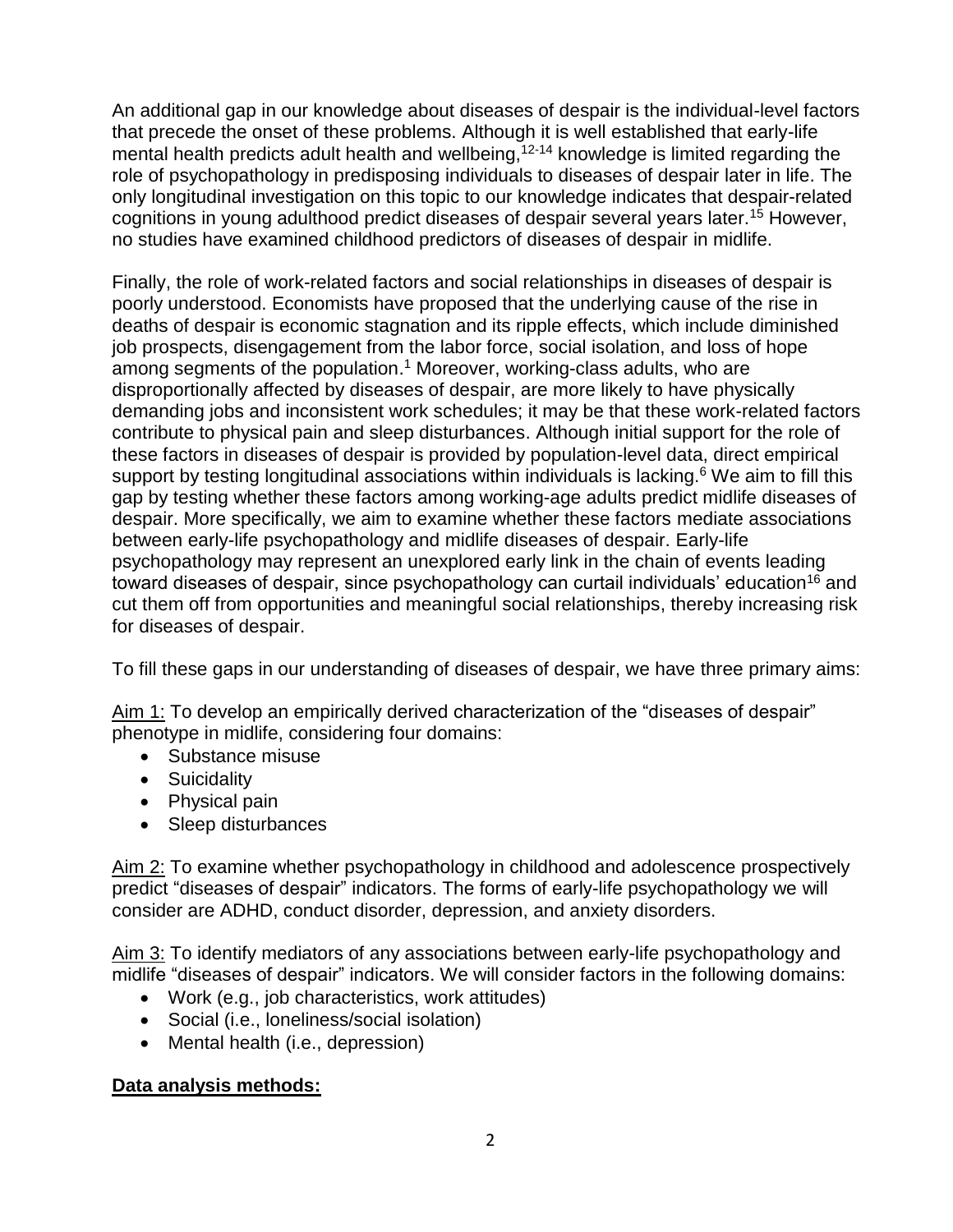### **Data preparation:**

In addition to the variables that already exist in the dataset, we will prepare several new variables to use as indicators of diseases of despair. The time frame for the diseases of despair outcome variables will be age 45, or the period between age 38 and 45.

To create substance misuse indicators, we will create a variable that is the sum of the number of substance use disorder symptoms for which study members meet criteria, across alcohol, marijuana, and other substances (range: 0-30). We will also create a variable that is the sum of the informant reports of alcohol and drug problems (range: 0-4). Finally, we will create a variable that is the sum of two treatment variables, one for alcohol and one for substances (range: 0-2).

To create a pain indicator that captures medication use for pain, we will use the New Zealand pharmacy data, which indicates whether study members have been prescribed pain medication in the past 12 months. This variable only includes study members who were residents of New Zealand at phase 45 (*N*=710), so we will use self-reported medication use at phase 45 to complement the pharmacy data. Specifically, if study members reported taking any pain medications in the past two weeks at phase 45, they will be coded as having taken pain medications in the past year. Additionally, we will compute a chronic pain composite score based on study members' self-report. During phase 45 data collection, study members reported on whether they experienced chronic pain and in what area(s) of their bodies. Their pain was then coded as either regional (1) or widespread (2). If they endorsed chronic pain, they also reported whether they consulted a health professional for this pain in the past 12 months, whether they took off work for this pain in the past 12 months, and whether they applied for disability/benefits because they were unable to work due to pain in the past 12 months. These four items will be summed to create the chronic pain composite score (range: 0-5).

\*Note: To be included in analyses, we will require that individuals have data available for at least 50% of the variables examined. We will use full information maximum likelihood to estimate parameters in the context of missing data.

#### *Aim 1: What indicators characterize the "diseases of despair" phenotype in midlife?*

We will conduct confirmatory factor analysis to estimate a model of diseases of despair in midlife. We will use indicators of substance misuse, suicidality, sleep, and physical pain to examine the extent to which these indicators coalescence to form a latent "diseases of despair" variable. The model will be structured such that the indicators from each domain are clustered together to form four subfactors under the broader "diseases of despair" factor. We will extract factor scores from each of these latent variables.

#### *Aim 2: Does early-life psychopathology prospectively predict the "diseases of despair" phenotype?*

We will use a series of regression analyses to examine whether psychopathology (i.e., symptoms meeting criteria for ADHD, CD, depression, or an anxiety disorder) at age 11, 13, or 15 predict the "diseases of despair" factor score and each of the component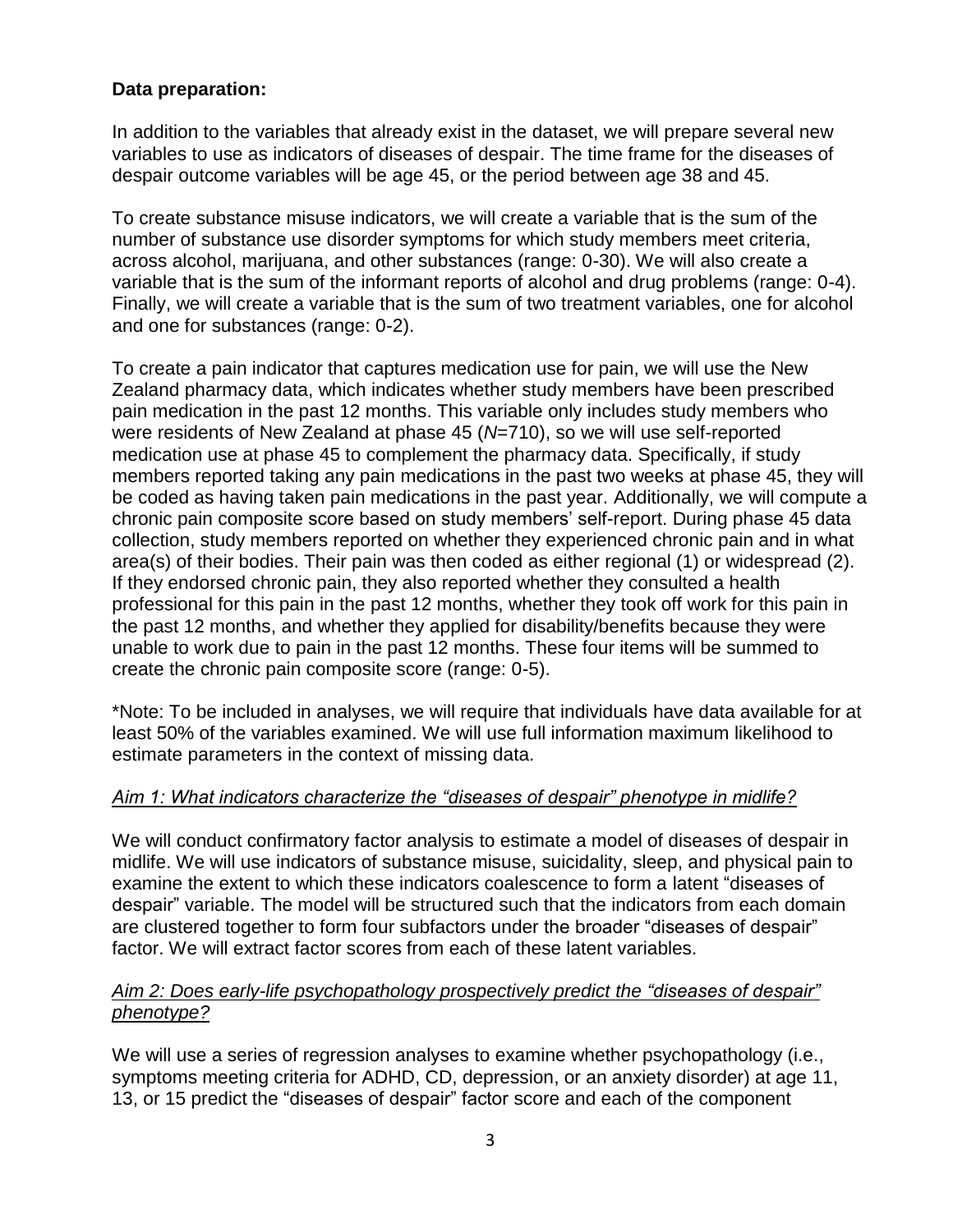subfactor scores (i.e., substance misuse, suicidality, physical pain, sleep disturbances). We will also examine whether specific psychiatric diagnoses, as well as the broader category of having an internalizing disorder (i.e., depression and/or anxiety disorder) or externalizing disorder (i.e., ADHD and/or conduct disorder), predict the "diseases of despair" factor and subfactor scores. Finally, we will examine whether age of onset of psychiatric diagnosis as well as the number of psychiatric diagnoses in adolescence predict the "diseases of despair" factor and subfactor scores. As a supplementary analysis, we will examine whether early-life psychopathology predicts each of the diseases of despair indicators individually. We will control for childhood IQ, childhood SES, and sex in these analyses.

#### *Aim 3: What factors mediate associations between early-life psychopathology and midlife "diseases of despair" indicators?*

We will use structural equation modeling to examine whether several putative contributors to diseases of despair (e.g., job characteristics, work attitudes, social isolation, and depression) in young adulthood mediate associations between early-life psychopathology and midlife diseases of despair.

\*Note: We envision reporting on these findings in two separate manuscripts. Findings from Aims 1 and 2 will be addressed in a first manuscript, while Aim 3 will be addressed in a second manuscript.

### **Variables needed at which ages:**

\*Variable names are provided for measures currently listed in the data dictionary

| Category              | <b>Variable Description</b>         | <b>Variable Name</b> |
|-----------------------|-------------------------------------|----------------------|
| Putative "diseases of |                                     |                      |
| despair" phenotype    |                                     |                      |
| indicators at age 45  |                                     |                      |
| Substance misuse      |                                     |                      |
| domain                |                                     |                      |
|                       | Alcohol dependence diagnosis        | DxAL45D4             |
|                       | Informant report of alcohol problem | infalcprb45          |
|                       | Treatment since age 38 for alcohol  |                      |
|                       | use                                 |                      |
|                       | DIS reported Past year meds for     | medsAlc45            |
|                       | Alcohol problems                    |                      |
|                       | Number of alcohol use disorder      | AlcCritSc45          |
|                       | symptoms                            |                      |
|                       | Cannabis dependence diagnosis       | dxMar45              |
|                       | Other drug dependence OR            | DxDrug45m            |
|                       | methadone maintenance               |                      |
|                       | Informant report of drug problem    | infMarprb45          |
|                       | Treatment since age 38 for drug     |                      |
|                       | use                                 |                      |
|                       | Number of cannabis use disorder     | mjCritSc45           |
|                       | symptoms                            |                      |
|                       | Number of other drug use disorder   | DrgCritSc45          |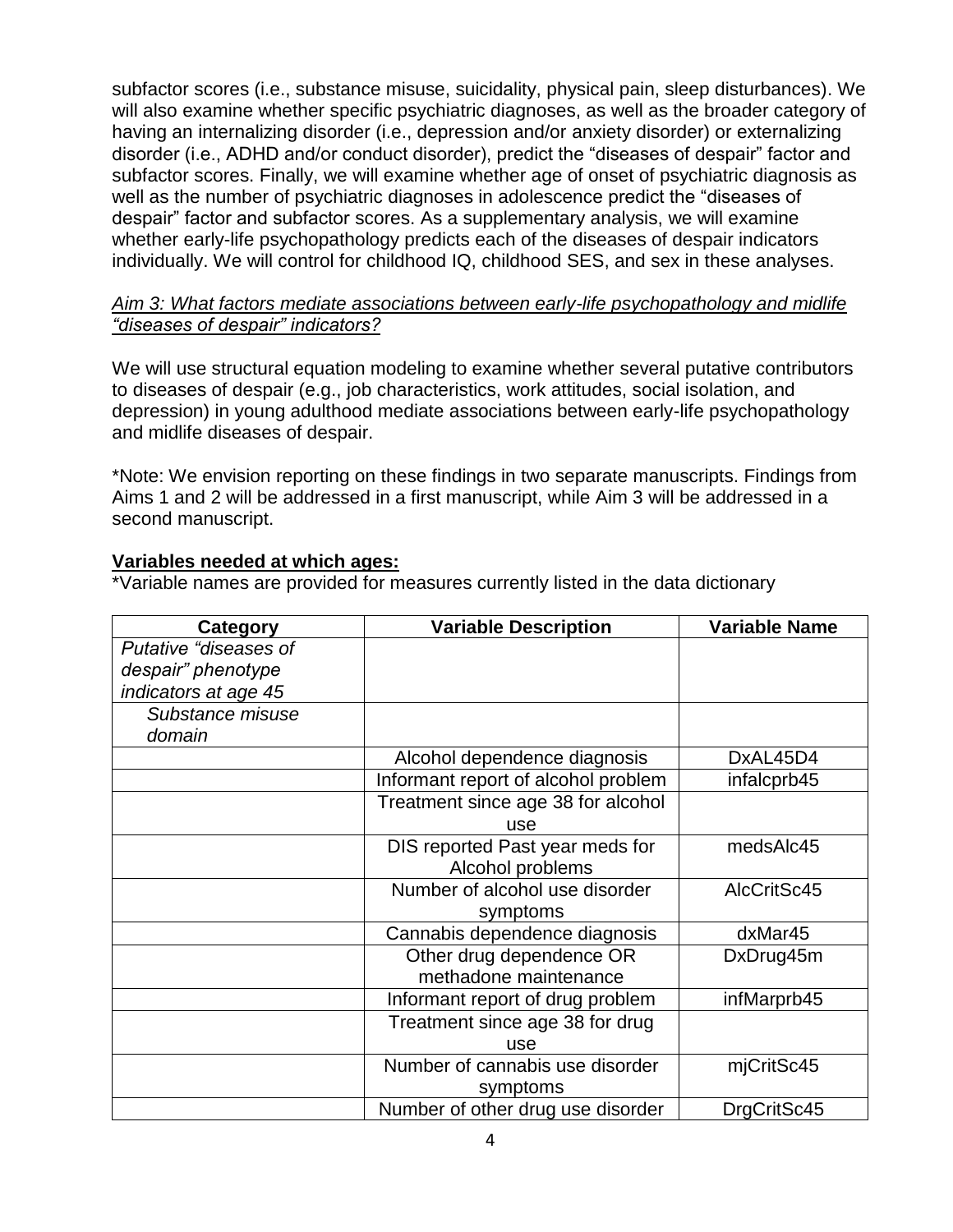|                                         | symptoms                                                         |                   |
|-----------------------------------------|------------------------------------------------------------------|-------------------|
|                                         | On methadone maintenance in last                                 | DRG7              |
|                                         | year                                                             |                   |
|                                         | Street opioid use                                                | DRG <sub>6</sub>  |
|                                         | Nicotine dependence, DSM-IV,                                     | DXTOB45           |
|                                         | past-year, phase 45                                              |                   |
| Suicidality domain                      |                                                                  |                   |
|                                         | Any suicide attempt starting at age<br>26                        | SuicAtt2645       |
|                                         | Informant report "talks about<br>suicide"                        | infSuic45         |
|                                         | Treatment since age 38 for<br>suicidality                        |                   |
| Pain domain                             |                                                                  |                   |
|                                         | Pain interference scale                                          | PromisPain45      |
|                                         | Spheres with significant pain<br>interference (work, home, etc.) | SigPainIntVar45   |
|                                         | Any pain meds in last year                                       | PharmaPain_NZonly |
|                                         | Work causes pain, fatigue, or need<br>meds to work               | WorkPainFatg45    |
|                                         | Chronic pain present                                             | painprsnt45       |
|                                         | Consulted health professional                                    | PainSrv45         |
|                                         | regarding pain in past 12 months                                 |                   |
|                                         | Applied for ACC/disabilty because                                | PainBenefit45     |
|                                         | unable to work in past 12 months                                 |                   |
|                                         | Off work for pain in past 12 months                              | Painoffwk45       |
|                                         | Migraine headaches                                               | Migraine45        |
|                                         | Self-reported use of pain                                        | SR Painmeds45     |
|                                         | medication in past 2 weeks/brought                               |                   |
|                                         | pain medication to the unit                                      |                   |
|                                         | Prescription opioid use                                          | DRG5              |
| Sleep domain                            |                                                                  |                   |
|                                         | Takes meds/alc/cannabis as sleep<br>aid in past month            | SleepAids45       |
|                                         | Insomnia diagnosis at age 45                                     | dxlnsom45         |
|                                         | <b>Pittsburgh Sleep Quality Index</b>                            | PSQI_p45          |
|                                         | Social jetlag                                                    | SJL_abstrunc45    |
| Prospective predictors at<br>ages 11-15 |                                                                  |                   |
|                                         | Any psychiatric diagnosis at age 11,<br>13, 15                   | childdx           |
|                                         | ADD dx by age 15                                                 | ADDthru15         |
|                                         | dsm4 cd ge 5, limit to dis cases,                                | CD1115            |
|                                         | ages 11 to 15                                                    |                   |
|                                         | MDE dx at 11, 13, or 15                                          | <b>MDE1115</b>    |
|                                         | had anxiety at age 11, 13, or 15                                 | <b>ANX1115</b>    |
|                                         | Age of onset of MH diagnosis                                     | ageMHDxOnset      |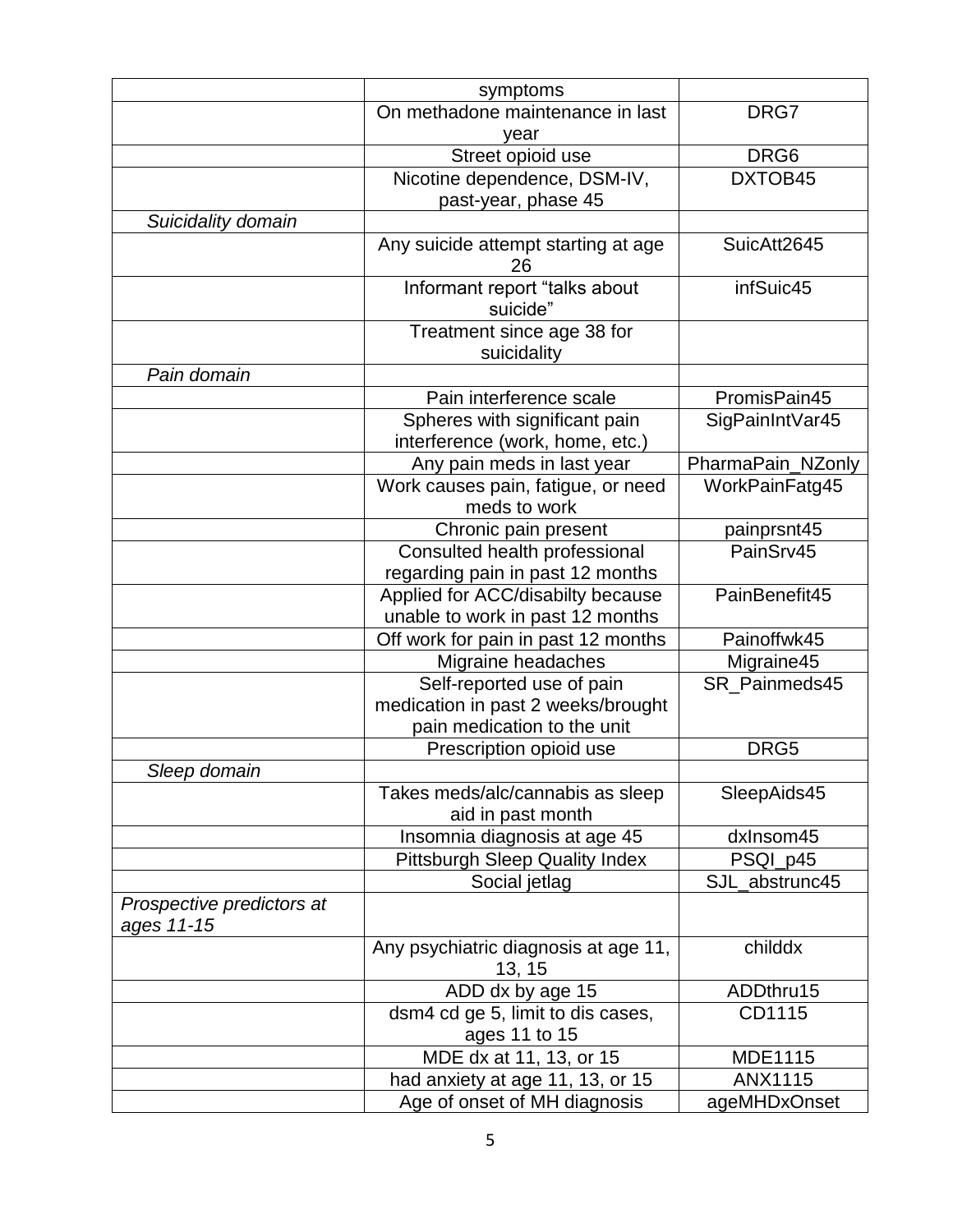|                                     | Number of MH diagnoses at 11, 13,  | SumDx1115         |
|-------------------------------------|------------------------------------|-------------------|
|                                     | 15                                 |                   |
|                                     | Any internalizing dx at 11, 13, 15 | MDEANX1115        |
|                                     | Any externalizing dx at 11, 13, 15 | CDADD1115         |
| Mediators in adulthood              |                                    |                   |
|                                     | Depression                         |                   |
|                                     | Job characteristics                |                   |
|                                     | Work attitudes                     |                   |
|                                     | Social isolation/loneliness        |                   |
|                                     | <b>Educational attainment</b>      |                   |
|                                     | Adult social class                 |                   |
| Background and control<br>variables |                                    |                   |
|                                     | Participant ID number              | <b>SNUM</b>       |
|                                     | Participant sex                    | <b>SEX</b>        |
|                                     | <b>Childhood SES</b>               | <b>SESchildhd</b> |
|                                     | Childhood IQ                       | ChildIQ chstd     |

\*Note: Described above are the pre-planned analyses. Additional analyses may be added as suggested through internal review and will be identified as secondary in the manuscript.

#### **Significance of the Study (for theory, research methods or clinical practice):**

The results of this study will refine our understanding of the "diseases of despair" phenotype, particularly the various manifestations of diseases of despair, which likely extend beyond substance misuse and suicidality. Additionally, identifying risk factors for diseases of despair at multiple stages of the life-course could provide multiple targets for early identification of individuals at risk for diseases of despair in midlife, informing strategies designed to prevent diseases of despair before they take hold. Finally, results of this study could inform life-course epidemiologic models of deaths of despair.

#### **References cited:**

1. Case A, Deaton A. *Deaths of despair and the future of capitalism*. Princeton University Press; 2021:pages cm.

2. Case A, Deaton A. Rising morbidity and mortality in midlife among white non-Hispanic Americans in the 21st century. *P Natl Acad Sci USA*. Dec 8 2015;112(49):15078- 15083. doi:10.1073/pnas.1518393112

3. Harris KM, Majmundar MK, Becker T, et al. *High and rising mortality rates among working-age adults*. A Consensus Study Report of the National Academies of Sciences, Engineering, and Medicine. The National Academies Press; 2021:xxvi, 570 pages.

4. Brignone E, George DR, Sinoway L, et al. Trends in the diagnosis of diseases of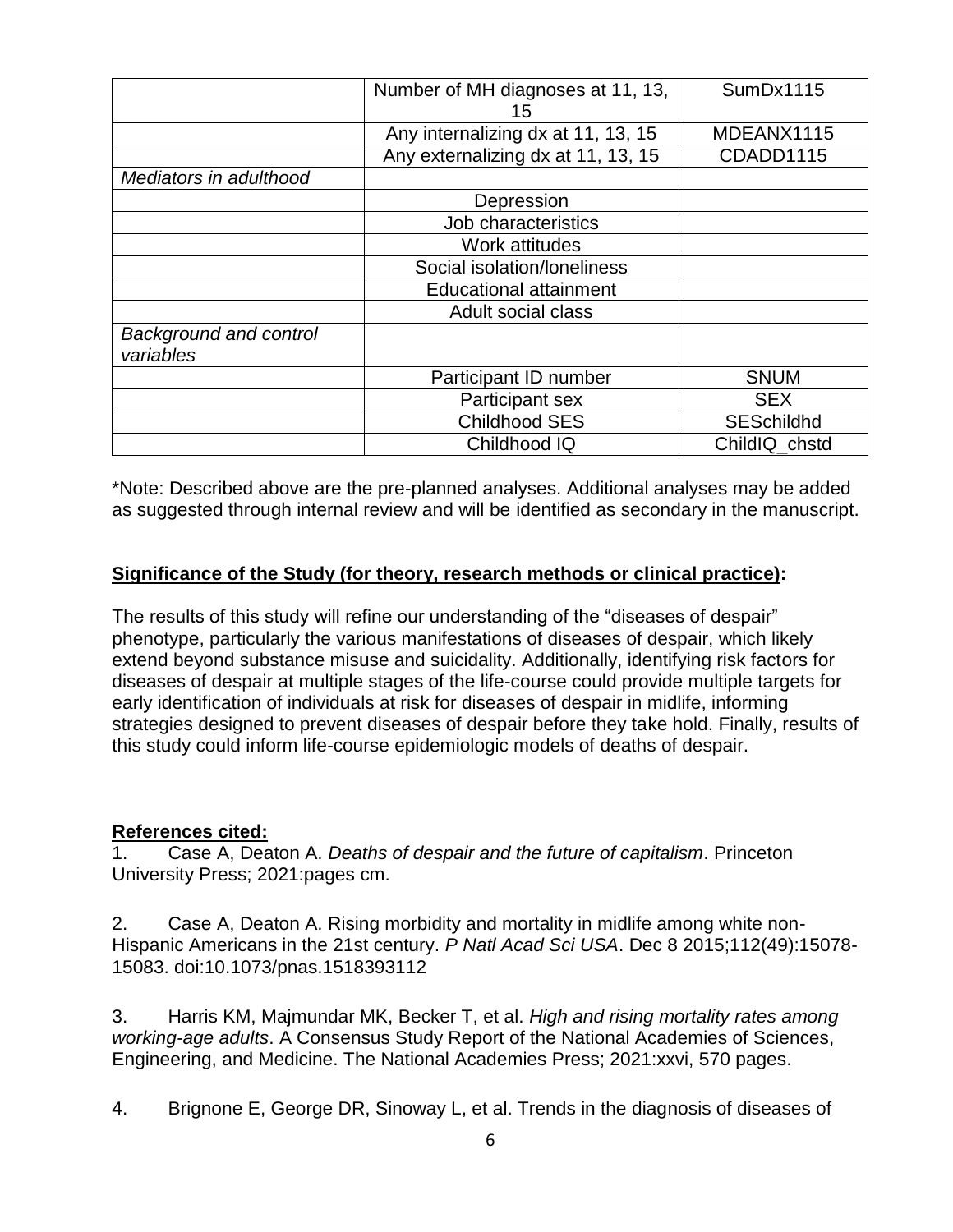despair in the United States, 2009-2018: a retrospective cohort study. *Bmj Open*. 2020;10(10)doi:ARTN e037679 10.1136/bmjopen-2020-037679

5. U.S. Department of Health and Human Services Office of the Surgeon General. *Facing addiction in America: The Surgeon General's spotlight on opioids*. 2016. <https://addiction.surgeongeneral.gov/>

6. Shanahan L, Hill SN, Gaydosh LM, et al. Does Despair Really Kill? A Roadmap for an Evidence-Based Answer. *Am J Public Health*. Jun 2019;109(6):854-858. doi:10.2105/Ajph.2019.305016

7. Case A, Deaton A, Stone AA. Decoding the mystery of American pain reveals a warning for the future. *P Natl Acad Sci USA*. Oct 6 2020;117(40):24785-24789. doi:10.1073/pnas.2012350117

8. Chakravorty S, Chaudhary NS, Brower KJ. Alcohol Dependence and Its Relationship With Insomnia and Other Sleep Disorders. *Alcohol Clin Exp Res*. Nov 2016;40(11):2271- 2282. doi:10.1111/acer.13217

9. Valentino RJ, Volkow ND. Drugs, sleep, and the addicted brain. *Neuropsychopharmacol*. Jan 2020;45(1):3-5. doi:10.1038/s41386-019-0465-x

10. Harris LM, Huang XYN, Linthicum KP, Bryen CP, Ribeiro JD. Sleep disturbances as risk factors for suicidal thoughts and behaviours: a meta-analysis of longitudinal studies. *Sci Rep-Uk*. Aug 17 2020;10(1)doi:ARTN 13888 10.1038/s41598-020-70866-6

11. Koffel E, DeRonne B, Hawkins EJ. Co-prescribing of Opioids with Benzodiazepines and Other Hypnotics for Chronic Pain and Insomnia: Trends and Health Outcomes. *Pain Medicine*. 2020;21(10):2055-2059. doi:10.1093/pm/pnaa054

12. Goodwin RD, Sourander A, Duarte CS, et al. Do mental health problems in childhood predict chronic physical conditions among males in early adulthood? Evidence from a community-based prospective study. *Psychol Med*. Feb 2009;39(2):301-311. doi:10.1017/S0033291708003504

13. Eyre O, Thapar A. Common adolescent mental disorders: transition to adulthood. *Lancet*. Apr 19 2014;383(9926):1366-1368. doi:10.1016/S0140-6736(13)62633-1

14. Richmond-Rakerd LS, D'Souza S, Andersen SH, et al. Clustering of health, crime and social-welfare inequality in 4 million citizens from two nations. *Nat Hum Behav*. Mar 2020;4(3):255-264. doi:10.1038/s41562-019-0810-4

15. Copeland WE, Gaydosh L, Hill SN, et al. Associations of Despair With Suicidality